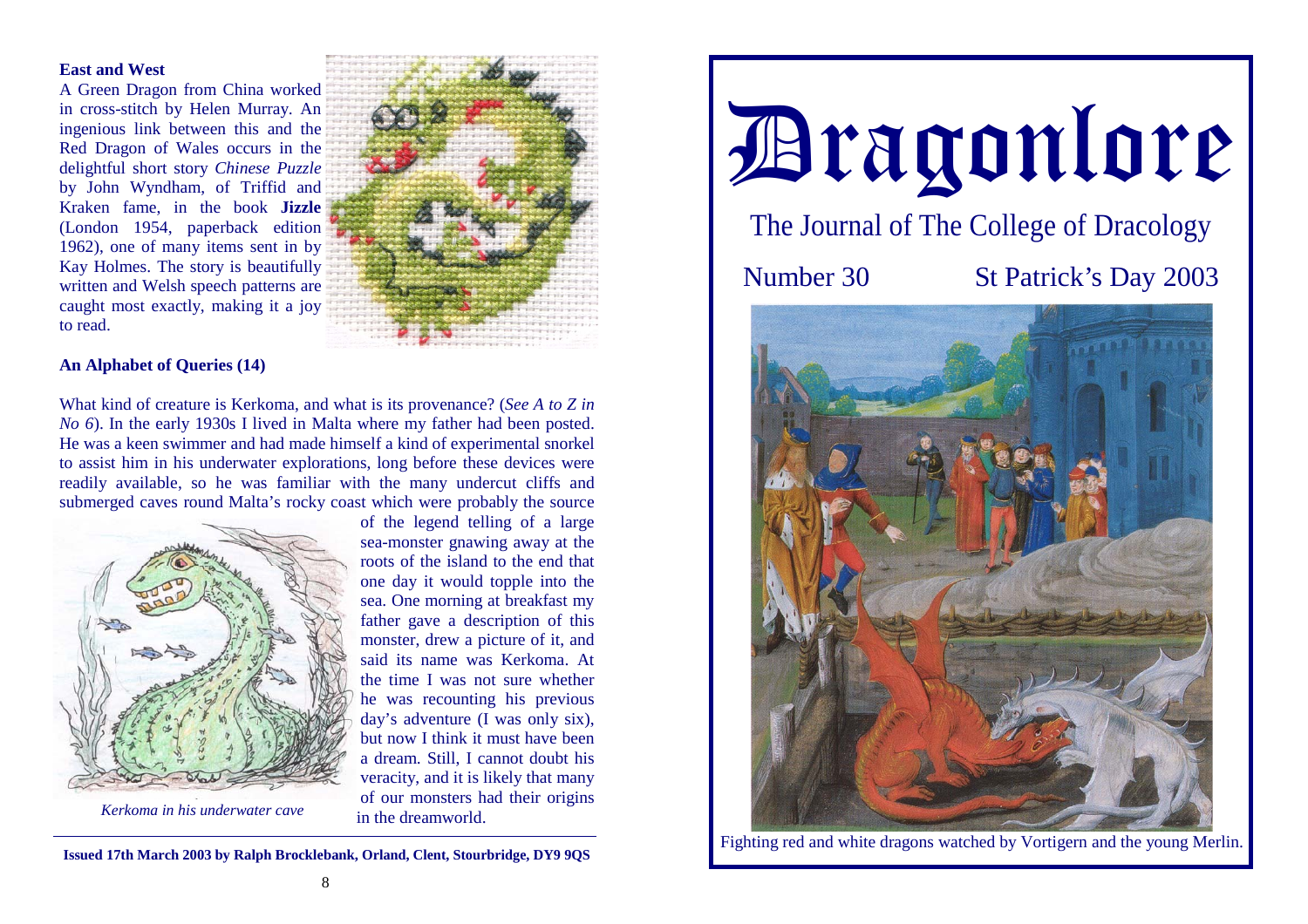## **The College of Dracology for the Study of Fabulous Beasts**

Here are the names of all our current members, in three classes. First (apart from those in my immediate family, Guy, Mark and Jacqueline, Mark and Keren) are Drusilla Armitage, John Brooke-Little, Jack Campbell-Kease (*aka* Arthur Mellanby), Gordon & Val Casely, Mark Dennis, John Dent, Dave & Sue Elderton, Ben Elliott, John Ferguson, Richard Fox, Stephen Friar, Eva Frommer, Darren George, Fergus Gillespie, Bob Grainger, Kevin Greaves, Leslie Hodgson, Kay Holmes, David Hopkinson, Cecil Humphery-Smith, Anthony Jones, Eve Kaye, Baz Manning, Helen Murray, Robert Noel, Bruce Patterson, Mary Rose Rogers, Roger Seabury, Stephen Slater, Roland Symons, Pete Taylor, John Wilkes, Brian Wright and Margaret Young,

Second are John Allen, Hugh Antrobus, Kevin Arkinstall, Diana Beauchamp, Cecilia Chance, Ann Gooding, Gilly Greenhill, Una Lewers, Les Pierson, CEJ Smith, Derek Taylor, John & Rita Titterton, Rose Welling and Hamish Wilson.

The third group includes Mary Barnsley, Jane Brindley, Dan Dyass, Sheila Edwards, David Freeman, Peter Giles, Keith Lovell, Mia McMeikan, Marian Miles, Dave Perks, Adrian de Redman, Dennis Skelland, PF Thorning, Terry Westphal and Martin Wood.

Progressing from the third group to the second depends only on ones initiative, but moving into the first lot requires there to be an appropriate space, which has to be an editorial decision.

*The picture on the cover, a detail taken from the St Albans Chronicle, a 15th century English MS, was sent in by Helen Murray, and shows the boy Merlin explaining to Vortigern the significance of the fighting between the red and the white dragon. The Red Dragon was seen as the emblem of the Welsh and the White Dragon as standing for the Saxons. Note that they are not very large and are easily contained by a modest fence round a shallow pit, as at that time it was still considered that their wings were too small to propel them in flight .Similar pairs of fighting beasts in Ireland are said to represent the struggle between the Celtic and Roman Churches, so it is likely that such symbolism has an ancient origin that may be interpreted in whatever context seems relevant. That the fighting between Welsh and Saxon may now be considered outmoded was indicated by the design on the breast-clasp worn by the new Archbishop of Canterbury at his recent enthronement. He had been the Archbishop of Wales, and his clasp was made of Welsh gold, showing a red dragon and a white dragon holding hands in reconciliation, with a Celtic cross between them. Such a delightful piece of ceremonial embellishment shows that the symbolism of the dragon is still very much alive. If anyone has a picture of this clasp, please send it in.* 

lively dragons, and innumerable mediaeval craftsmen have recorded their versions of dragons in gargoyles and wood sculpture in churches. Norwich has a pet dragon, SNAP, who dates at least from the Middle Ages and who capers about processions through the streets on festive occasions but has to sit outside when the city dignitaries enter the Cathedral. To the mediaeval mind the world was so full of incomprehensible things that dragons were no more incredible than other strange beasts such as giraffes and crocodiles which a few people claimed to have seen. In



*Snap the Dragon in the Castle Museum, Norwich* 

any case, their ecclesiastical mentors were more interested in symbolism than in actuality.

Leaving aside the question of whether there really were monstrous worm-like creatures, of the Loch Ness Monster type, surviving from past eons in deep lakes and rivers, the association of dragons with evil is therefore quite understandable.

Dragons feature less prominently in the ranks of Celtic gods, but there were plenty of them about. From references to them in Celtic legends we might conjecture that they were gods of an even earlier religion, with which the Celtic priesthood found itself in conflict.

Clearly, then, in our search for old gods we should pay full regard to dragons, waterbeasts, giant worms, cockatrices and other monsters. Dragons and monsters of the Underworld feature in most ancient religions. From which religion they ultimately derive is altogether a more difficult problem, but the legends and traditions could repay careful study.

(*Thanks to Leslie Hodgson for drawing my attention to Whitlock's book)*

A first-class compendium, copiously illustrated, is **Folklore, Myths and Legends of Britain** (Reader's Digest, London 1973) by a team of 44 authors (including both Palmer and Whitlock) with a section on Fabulous Beasts. Among the pictures are a Unicorn, Griffin and Manticora from the  $13<sup>th</sup>$ century Westminster Bestiary, a Boa, Hydra, Lamia and Triton from Topsell's 17<sup>th</sup> century *Histories*, the Phoenix, Siren and Caladrius from another bestiary and a splendid carved boss from Westminster Abbey showing a Lion-Centaur battling with an Amphisbaenid Dragon. Many others, including heraldic monsters, are described in the concise and informative text.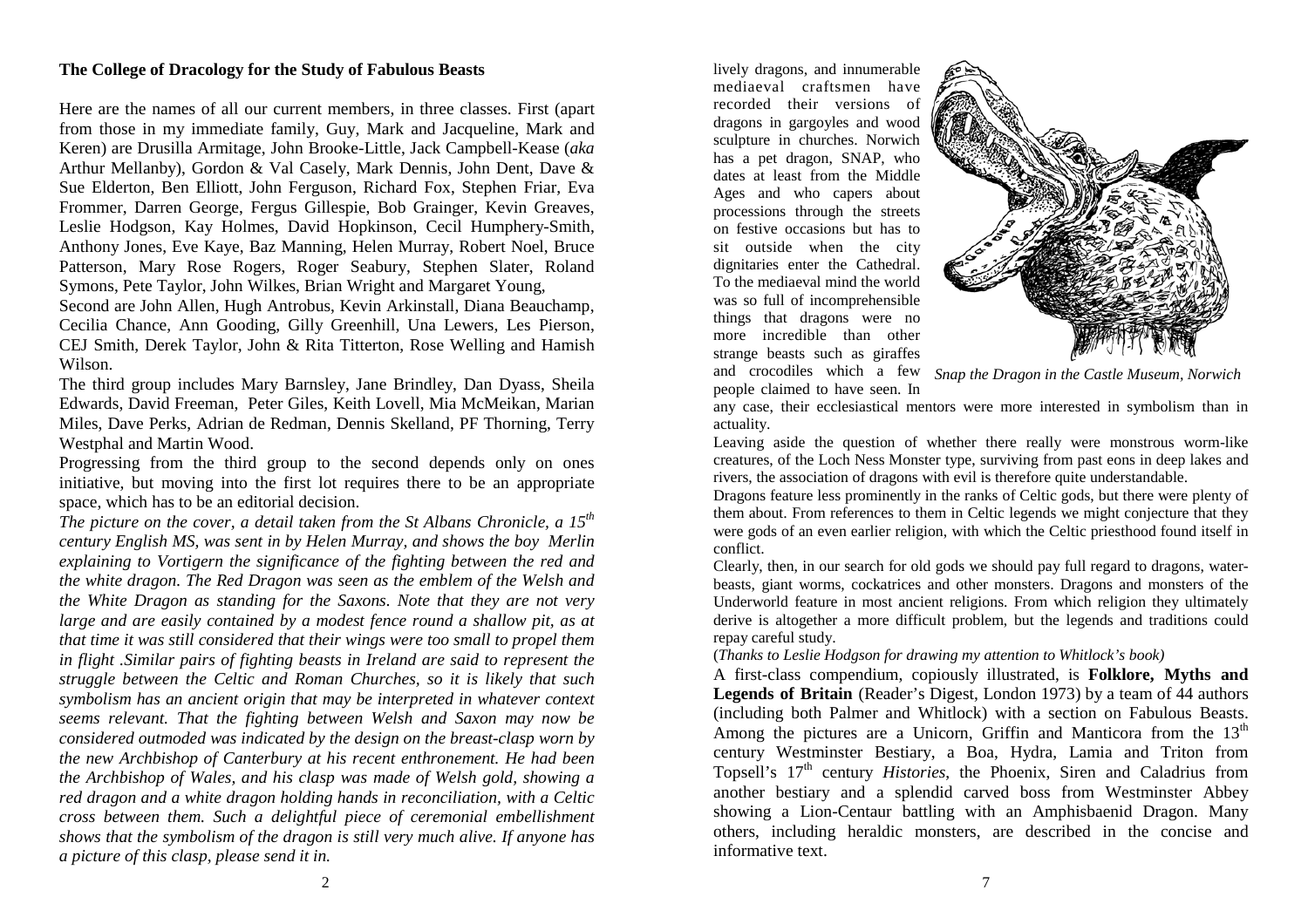## **Fabulous Beasts from British Folklore**

Much folklore is seen as carefully preserved ancient stories, traditions and superstitions, but **Britain's Living Folklore** by Roy Palmer (Newton Abbott 1991) shows how much is still active in people's minds and beliefs even today. Apparently, there are many who still believe in



mermaids, as illustrated in this charming drawing from Chapter 1, *The Watery World.*. Palmer covers a wide field from fairies to ghosts, but it would seem that though some water-monsters are accepted as real to this day, nobody now thinks that dragons still exist.

**In Search of Lost Gods: A Guide to British Folklore** by Ralph Whitlock (Phaidon, Oxford 1979) looks for the origins of these stories and legends in an earlier set of beliefs in a spiritual world. Whitlock starts the relevant section thus:-

Dragons, water-beasts, giant worms, cockatrices and other monsters are frequent characters in folklore. Though descriptions of them vary, they have certain common features. All are a menace to their neighbours and most are eventually killed by a hero, though some are driven away by exorcism.

He goes on to tell the stories of many localized monsters, from the Knucker of Sussex, the Wherwell Cockatrice, the Highclere Grampus, the Crowcombe Worm and other Somerset dragons, the Buckland Shag, the Afanc of Glaslyn, the Lambton Worm and many others up to the Kelpies of the Hebrides. Most of these lived in "bottomless" ponds or deep wells and thus emerged from the Underworld which in the ancient pagan religions was seen as the home of the spirits to which people would return after death. Perhaps these dragons and water-monsters were originally powerful nature beings who only turned nasty when people abandoned the old religions and turned to Christianity, which for some looked to a heaven in the sky and saw the Underworld as an evil hell. A



somewhat similar development is seen in the transformation of the daemons in the Middle East from helpful spirits to wicked devils. Whitlock concludes thus:-

Dragons were familiar characters to mediaeval folk. In many Mumming Plays and Morality Plays the Dragon is a key figure. It represents the evil against which St George, the embodiment of virtue, fights. Surviving doom paintings on church walls depict

*Cockatrice looking into mirror* 

**More Welsh Dragons**



These fine red dragons are supporting the shield of the Marquess of Bute at Cardiff Castle, drawn by Anthony Jones. The arms are *Or a fess checky Azure and Argent within a double tressure flory counter-flory Gules,* a variant of the basic Stewart arms. Tony has written and illustrated a series of booklets on **Heraldry in Glamorgan**, of which No 8 dealing with **Cardiff Castle**



(Pencoed 1998) contains this drawing (*left*) of a delightful sitting lion wearing a helmet with a wyvern crest, from a newel post in the Castle. In an essay on Aspects of Welsh Heraldry in *The Coat of Arms* (No 181, Spring 1998), Tony points out that although the dragon has been associated with Wales since the  $8<sup>th</sup>$  century, there are surprisingly few dragons in Welsh personal heraldry and of these, three are of English origin, two for semi-historical persons, and only one of genuine Welsh

origin, that for Dafydd ap Gruffudd. To these he has added one more, discovered in a church in Montgomeryshire but as yet unidentified. It is *Argent a dragon rampant Vert armed and barbed Gules,* which he has drawn here (*right*). Green dragons also turn up in